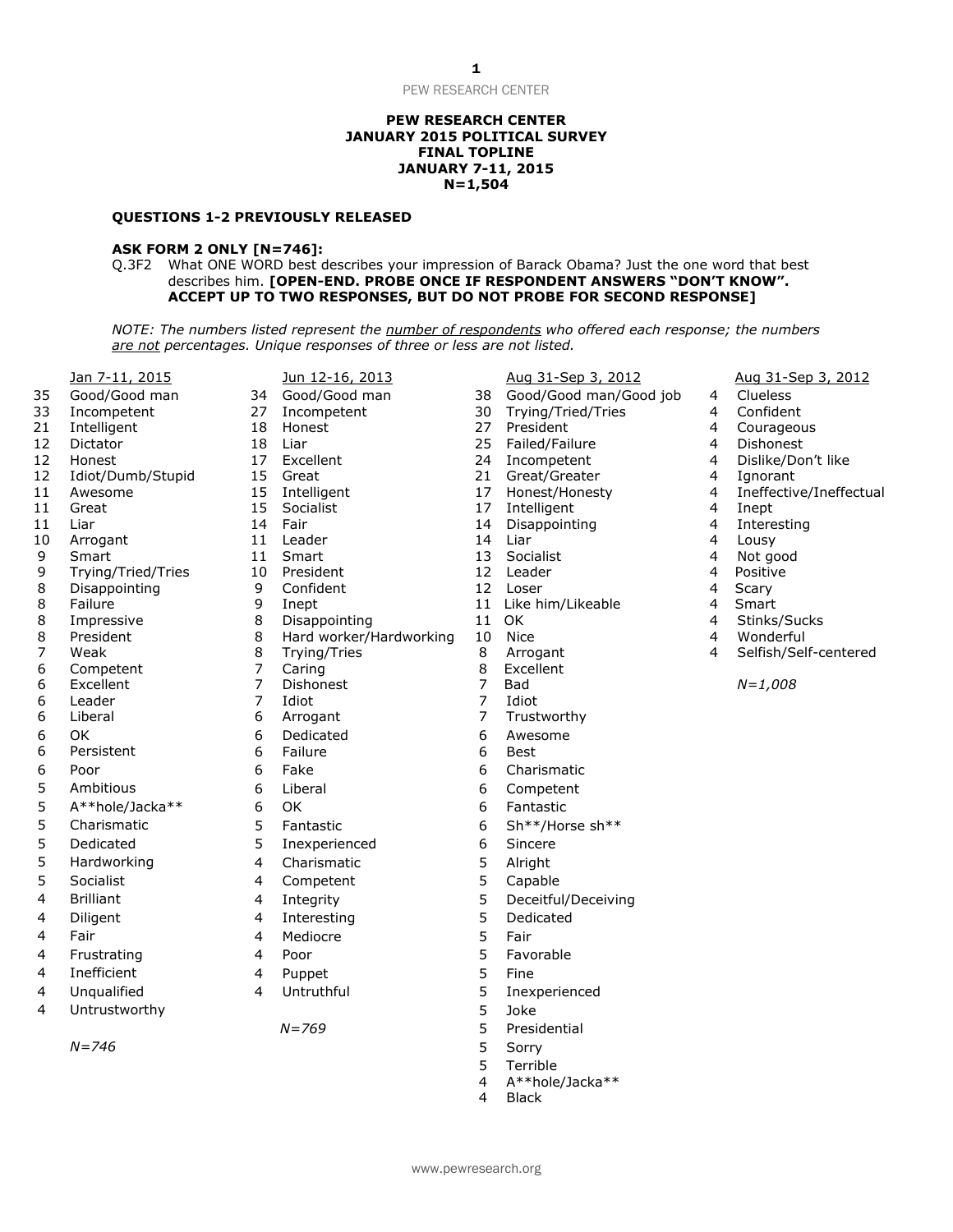# **Q3.F2 CONTINUED…**

|    | Jan 11-16, 2012  |                | Jan 5-9, 2011       |                | January, 2010  |         | Mid-April, 2009 <sup>1</sup> |
|----|------------------|----------------|---------------------|----------------|----------------|---------|------------------------------|
| 24 | Good             | 30             | Good                | 25             | Intelligent    | 30      | Intelligent                  |
| 21 | Incompetent      | 25             | Trying              | 21             | Inexperienced  | 29      | Good                         |
| 19 | Intelligent      | 20             | Socialist           | 21             | Trying         | 20      | Socialist                    |
| 17 | Socialist        | 19             | Inexperienced       | 18             | Good           | 17      | Liberal                      |
| 16 | Honest           | 16             | Incompetent         | 15             | Socialist      | 16      | Great                        |
| 16 | Trying           | 14             | Great               | 12             | Honest         | 15      | Confident                    |
| 15 | Disappointing    | 13             | Intelligent         |                | 12 Unqualified | 13      | Inexperienced                |
| 11 | Smart            | 13             | Leader              | 11             | Arrogant       | 12      | Honest                       |
| 10 | Unqualified      | 12             | Liar                | 11             | Fair           | 12      | Trying                       |
| 9  | Inexperienced    | 11             | Strong              | 11             | Incompetent    | 11      | Smart                        |
| 8  | Failure          | 11             | Smart               | 10             | Confident      | 10      | Change                       |
| 8  | Great            | 10             | Determined          | 10             | Different      | 10      | Competent                    |
| 8  | Leader           | 10             | Liberal             | 10             | Strong         | 10      | Excellent                    |
| 7  | Hardworking      | 9              | Disappointing       | 8              | Change         | 10      | Spender/Spending             |
| 7  | President        | 9              | Honest              | 8              | Great          | 9       | Arrogant                     |
| 7  | Sincere          | 9              | Idiot               | 7              | OK             | 9       | Hope/Hopeful                 |
| 7  | <b>Sucks</b>     | 8              | President           | $\overline{7}$ | Smart          | 8       | Charismatic                  |
| 6  | Arrogant         | 7              | Capable             | 6              | Capable        | $\,8\,$ | President/Presidential       |
| 6  | <b>Bad</b>       | 7              | Fair                | 6              | Disappointing  | 7       | <b>Different</b>             |
| 6  | Competent        | 6              | Alright             | 6              | Excellent      | 7       | Leader                       |
| 6  | Determined       | 6              | Excellent           | 6              | Fake           | 5       | Caring/Cares                 |
| 6  | Hopeful          | 6              | OK                  | 6              | Leader         | 5       | Determined                   |
| 6  | Inept            | 5              | Deceitful/Deceptive | 6              | Liar           | 5       | Efficient                    |
| 6  | Weak             | 5              | Talker              | 5              | Charismatic    | 5       | Strong                       |
| 5  | <b>Brilliant</b> | 5              | Ungualified         | 5              | Communist      | 5       | Young                        |
| 5  | Capable          | 4              | Arrogant            | 5              | Idiot          | 4       | Ambitious                    |
| 5  | Courageous       | 4              | Dynamic             | 5              | Liberal        | 4       | Awesome                      |
| 5  | Excellent        | 4              | Hope/Hopeful        | 5              | President      | 4       | Capable                      |
| 5  | Fair             | 4              | Naïve               | $\overline{4}$ | Clueless       | 4       | Impressed                    |
| 5  | Ineffective      | $\overline{4}$ | Personable          | 4              | Competent      | 4       | Incompetent                  |
| 5  | Fake             | 4              | Puppet              | 4              | Dedicated      | 4       | Integrity                    |
| 4  | Awesome          | 4              | Weak                | 4              | Determined     | 4       | Naïve                        |
| 4  | Change           |                |                     | 4              | Dishonest      | 4       | Politician                   |
| 4  | Confused         |                | $N = 766$           | 4              | Hopeful        |         |                              |
| 4  | Mediocre         |                |                     | 4              | Integrity      |         | $N = 742$                    |
| 4  | OK               |                |                     | 4              | Young          |         |                              |
| 4  |                  |                |                     |                |                |         |                              |
|    | Untrustworthy    |                |                     |                |                |         |                              |
|    |                  |                |                     |                | $N = 740$      |         |                              |

*N=748*

## **QUESTIONS 4F1-5F2 PREVIOUSLY RELEASED**

# **ASK ALL:**<br>Q.6 As

As you may know, Barack Obama will give his annual State of the Union address this month... Do you consider this year's State of the Union address to be MORE important than past years', LESS important, or about as important as past years'?

|                              | More<br>important | Less<br>important | Same | (VOL.)<br>DK/Ref |
|------------------------------|-------------------|-------------------|------|------------------|
| <b>Obama</b>                 |                   |                   |      |                  |
| Jan 7-11, 2015               | 24                | 19                | 52   | 5                |
| Feb 7-10, 2013               | 32                | 15                | 43   | q                |
| Jan 11-16, 2012              | 36                | 14                | 46   |                  |
| Jan 20-23, 2011 <sup>2</sup> | 28                | 11                | 53   | 8                |

 Full trend not shown; question was also asked in February 2008, April 2008, September 2008, February 2009 and August 2010.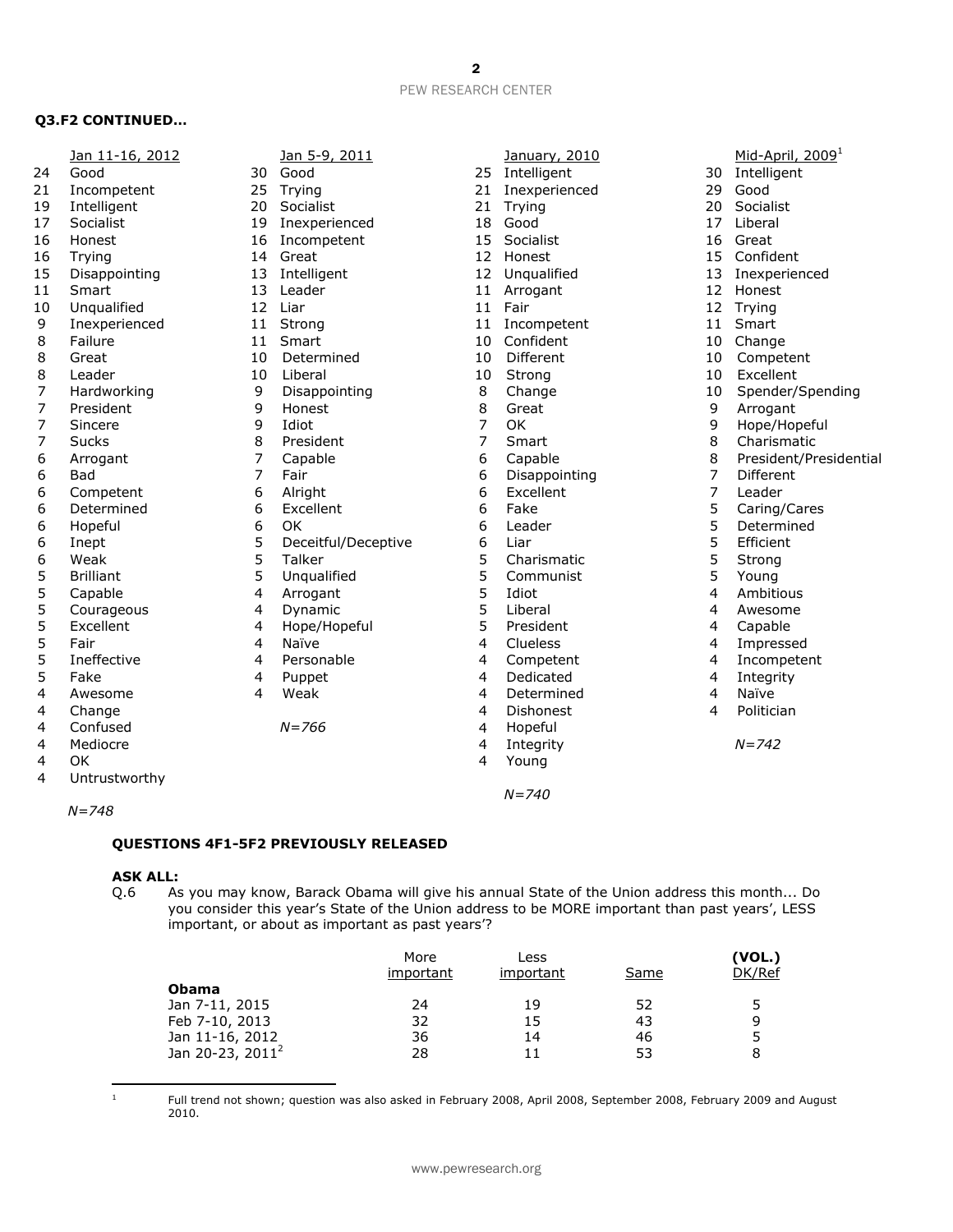## **Q.6 CONTINUED...**

|                   | More      | Less      |             | (VOL.) |
|-------------------|-----------|-----------|-------------|--------|
|                   | important | important | <u>Same</u> | DK/Ref |
| Jan 6-10, 2010    | 39        | 9         | 45          |        |
| Bush              |           |           |             |        |
| January, 2008     | 19        | 27        | 46          | 8      |
| January, 2007     | 32        | 16        | 43          |        |
| January, 2006     | 30        | 14        | 47          | 9      |
| January, 2005     | 34        | 9         | 47          | 10     |
| Mid-January, 2004 | 34        | 9         | 49          | 8      |
| January, 2003     | 52        | 6         | 35          |        |
| January, 2002     | 54        | 4         | 36          | 6      |
| <b>Clinton</b>    |           |           |             |        |
| January, 2000     | 16        | 22        | 53          |        |
| January, 1999     | 27        | 16        | 51          | 6      |

### **QUESTIONS 7, 10, 12A-12B, 14-16, 20-24, 30-38, 50-51, 54-55, 61-66 PREVIOUSLY RELEASED**

#### **NO QUESTIONS 8-9, 11, 13, 17-19, 25-29, 39-49, 52-53, 56-60, 67-68**

#### **QUESTIONS 12CF1-12JF2 HELD FOR FUTURE RELEASE**

## **ASK ALL:**

PARTY In politics TODAY, do you consider yourself a Republican, Democrat, or independent?

**ASK IF INDEP/NO PREF/OTHER/DK/REF (PARTY=3,4,5,9):**<br>PARTYLN As of today do you lean more to the Republican Pa

As of today do you lean more to the Republican Party or more to the Democratic Party?

|                      |            |          |                        | (VOL.)                  | (VOL.)       |                |            |            |
|----------------------|------------|----------|------------------------|-------------------------|--------------|----------------|------------|------------|
|                      |            |          |                        | <b>No</b>               | Other        | (VOL.)         | Lean       | Lean       |
|                      | Republican | Democrat | Independent preference |                         | party        | DK/Ref         | <b>Rep</b> | <u>Dem</u> |
| Jan 7-11, 2015       | 21         | 30       | 44                     | 3                       | 1            | 1              | 19         | 18         |
| Dec 3-7, 2014        | 24         | 31       | 39                     | 3                       | 1            | 2              | 17         | 17         |
| Nov 6-9, 2014        | 27         | 32       | 36                     | $\overline{2}$          | $\ast$       | $\mathbf{1}$   | 15         | 16         |
| Oct 15-20, 2014      | 24         | 33       | 38                     | $\overline{4}$          | $\ast$       | $\mathbf{1}$   | 13         | 17         |
| Sep 2-9, 2014        | 24         | 33       | 38                     | 3                       | 1            | $\overline{2}$ | 15         | 15         |
| Aug 20-24, 2014      | 24         | 31       | 37                     | $\overline{4}$          | $\mathbf{1}$ | $\overline{4}$ | 15         | 16         |
| Jul 8-14, 2014       | 25         | 34       | 37                     | $\overline{2}$          | $\mathbf{1}$ | 1              | 16         | 15         |
| Apr 23-27, 2014      | 24         | 30       | 41                     | $\overline{2}$          | 1            | $\overline{2}$ | 18         | 17         |
| Jan 23-Mar 16, 2014  | 22         | 31       | 41                     | 3                       | $\mathbf{1}$ | $\overline{2}$ | 17         | 17         |
| Feb 14-23, 2014      | 22         | 32       | 39                     | $\overline{\mathbf{4}}$ | $\mathbf{1}$ | $\overline{2}$ | 14         | 17         |
| Jan 15-19, 2014      | 21         | 31       | 41                     | 3                       | $\mathbf{1}$ | $\overline{2}$ | 18         | 16         |
| <b>Yearly Totals</b> |            |          |                        |                         |              |                |            |            |
| 2014                 | 23.2       | 31.5     | 39.5                   | 3.1                     | .7           | 2.0            | 16.2       | 16.5       |
| 2013                 | 23.9       | 32.1     | 38.3                   | 2.9                     | .5           | 2.2            | 16.0       | 16.0       |
| 2012                 | 24.7       | 32.6     | 36.4                   | 3.1                     | .5           | 2.7            | 14.4       | 16.1       |
| 2011                 | 24.3       | 32.3     | 37.4                   | 3.1                     | $\cdot$      | 2.5            | 15.7       | 15.6       |
| 2010                 | 25.2       | 32.7     | 35.2                   | 3.6                     | .4           | 2.8            | 14.5       | 14.1       |
| 2009                 | 23.9       | 34.4     | 35.1                   | 3.4                     | .4           | 2.8            | 13.1       | 15.7       |
| 2008                 | 25.7       | 36.0     | 31.5                   | 3.6                     | .3           | 3.0            | 10.6       | 15.2       |
| 2007                 | 25.3       | 32.9     | 34.1                   | 4.3                     | .4           | 2.9            | 10.9       | 17.0       |
| 2006                 | 27.8       | 33.1     | 30.9                   | 4.4                     | .3           | 3.4            | 10.5       | 15.1       |
| 2005                 | 29.3       | 32.8     | 30.2                   | 4.5                     | .3           | 2.8            | 10.3       | 14.9       |
| 2004                 | 30.0       | 33.5     | 29.5                   | 3.8                     | .4           | 3.0            | 11.7       | 13.4       |
| 2003                 | 30.3       | 31.5     | 30.5                   | 4.8                     | .5           | 2.5            | 12.0       | 12.6       |
| 2002                 | 30.4       | 31.4     | 29.8                   | 5.0                     | .7           | 2.7            | 12.4       | 11.6       |
| 2001                 | 29.0       | 33.2     | 29.5                   | 5.2                     | .6           | 2.6            | 11.9       | 11.6       |
| 2001 Post-Sept 11    | 30.9       | 31.8     | 27.9                   | 5.2                     | .6           | 3.6            | 11.7       | 9.4        |
| 2001 Pre-Sept 11     | 27.3       | 34.4     | 30.9                   | 5.1                     | .6           | 1.7            | 12.1       | 13.5       |
| 2000                 | 28.0       | 33.4     | 29.1                   | 5.5                     | .5           | 3.6            | 11.6       | 11.7       |

  $\overline{2}$ 

In 1999-2007 and 2010-2011, question began "Now thinking about Barack Obama's/George W. Bush's/Bill Clinton's upcoming State of the Union address …." In 2008, 2012 and 2013 question began "As you may know, George W. Bush/Barack Obama will give his annual State of the Union address in a few weeks …."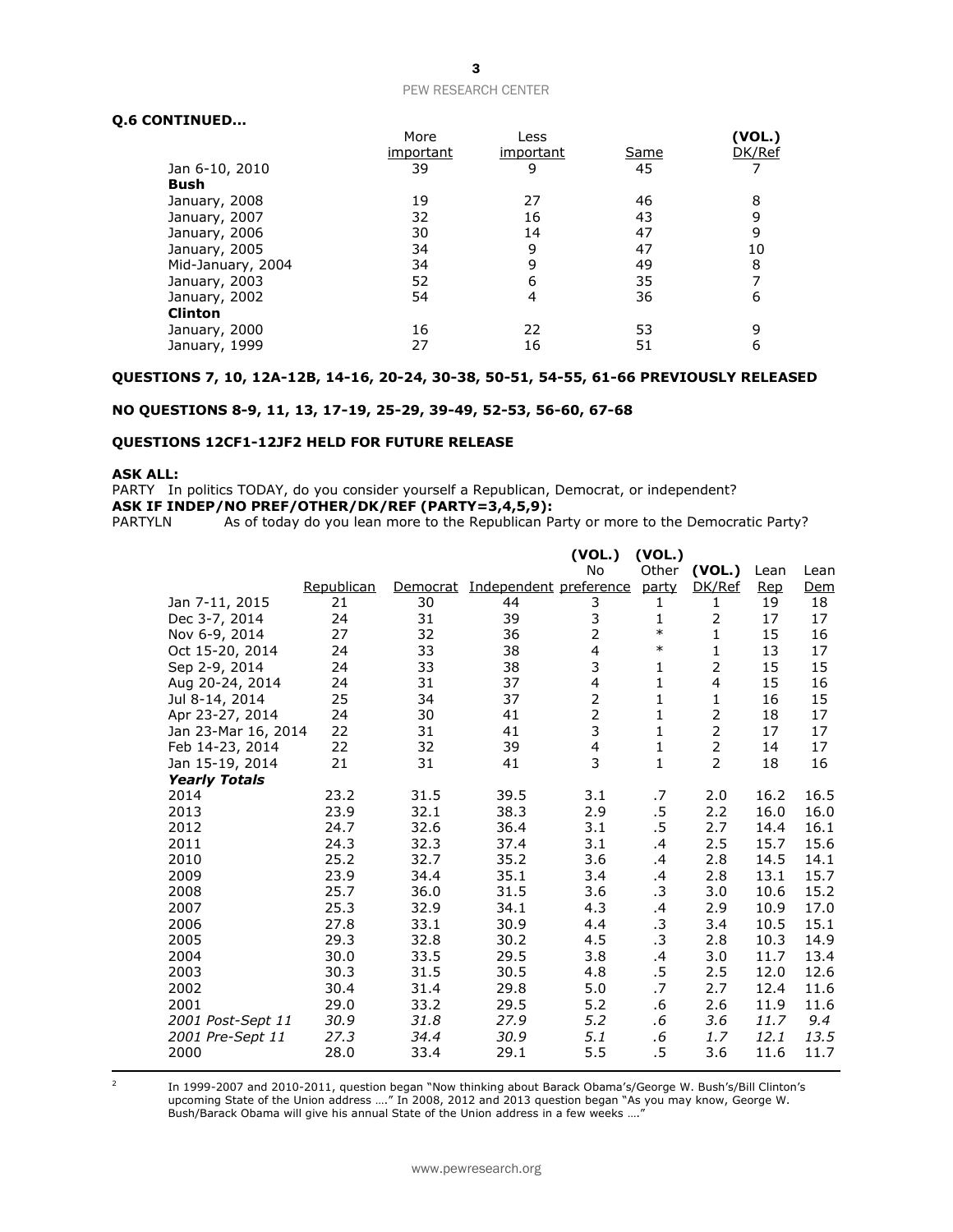## **PARTY/PARTYLN CONTINUED...**

|            |          |      | (VOL.)   |                        |        |            |            |
|------------|----------|------|----------|------------------------|--------|------------|------------|
|            |          |      | No       | Other                  | (VOL.) | Lean       | Lean       |
| Republican | Democrat |      |          | party                  | DK/Ref | <b>Rep</b> | <u>Dem</u> |
| 26.6       | 33.5     | 33.7 | 3.9      | .5                     | 1.9    | 13.0       | 14.5       |
| 27.9       | 33.7     | 31.1 | 4.6      | .4                     | 2.3    | 11.6       | 13.1       |
| 28.0       | 33.4     | 32.0 | 4.0      | .4                     | 2.3    | 12.2       | 14.1       |
| 28.9       | 33.9     | 31.8 | 3.0      | .4                     | 2.0    | 12.1       | 14.9       |
| 31.6       | 30.0     | 33.7 | 2.4      | .6                     | 1.3    | 15.1       | 13.5       |
| 30.1       | 31.5     | 33.5 | 1.3      | $- -$                  | 3.6    | 13.7       | 12.2       |
| 27.4       | 33.6     | 34.2 | 4.4      | 1.5                    | 2.9    | 11.5       | 14.9       |
| 27.6       | 33.7     | 34.7 | 1.5      | 0                      | 2.5    | 12.6       | 16.5       |
| 30.9       | 31.4     | 33.2 | $\Omega$ | 1.4                    | 3.0    | 14.7       | 10.8       |
| 30.9       | 33.2     | 29.3 | 1.2      | 1.9                    | 3.4    | 12.4       | 11.3       |
| 33         | 33       | 34   | --       | --                     | --     | --         |            |
| 26         | 35       | 39   |          |                        |        |            |            |
|            |          |      |          | Independent preference | (VOL.) |            |            |

#### **QUESTIONS REPJOB-DEMJOB PREVIOUSLY RELEASED**

# **ASK ALL:**

From what you know, do you agree or disagree with the Tea Party movement, or don't you have an opinion either way?

|                          |              |                 |            | (VOL.)         |                | Not               |
|--------------------------|--------------|-----------------|------------|----------------|----------------|-------------------|
|                          |              |                 | No opinion | Haven't        | (VOL.)         | heard of/         |
|                          | <u>Agree</u> | <b>Disagree</b> | either way | heard of       | Refused        | <u>DК</u>         |
| Jan 7-11, 2015           | 17           | 27              | 52         | 2              | 1              | $\qquad \qquad -$ |
| Jan 23-Mar 16, 2014      | 18           | 28              | 51         | 1              | 2              |                   |
| Oct 9-13, 2013           | 19           | 32              | 46         | 2              | $\overline{2}$ |                   |
| Jul 17-21, 2013          | 18           | 25              | 52         | 4              | 1              |                   |
| Jun 12-16, 2013          | 22           | 29              | 46         | 2              | 2              |                   |
| May 23-26, 2013          | 17           | 20              | 56         | 3              | 4              |                   |
| Feb 14-17, 2013          | 19           | 26              | 52         | $\overline{2}$ | 1              |                   |
| Dec 5-9, 2012            | 18           | 29              | 50         | $\overline{2}$ | $\mathbf{1}$   |                   |
| Oct 31-Nov 3, 2012 (RVs) | 19           | 29              | 47         | 1              | 3              |                   |
| Oct 4-7, 2012            | 19           | 25              | 52         | 2              | $\overline{2}$ |                   |
| Sep 12-16, 2012          | 18           | 26              | 53         | $\overline{2}$ | $\overline{2}$ |                   |
| Jul 16-26, 2012          | 16           | 27              | 54         | $\overline{2}$ | $\mathbf 1$    |                   |
| Jun 28-Jul 9, 2012       | 19           | 27              | 49         | 3              | $\overline{2}$ |                   |
| Jun 7-17, 2012           | 21           | 25              | 52         | 2              | 1              |                   |
| May 9-Jun 3, 2012        | 16           | 25              | 54         | $\overline{2}$ | 3              |                   |
| Apr 4-15, 2012           | 20           | 26              | 50         | 3              | $\overline{2}$ |                   |
| Mar 7-11, 2012           | 19           | 29              | 48         | $\overline{2}$ | $\overline{2}$ |                   |
| Feb 8-12, 2012           | 18           | 25              | 53         | $\overline{2}$ | $\overline{2}$ |                   |
| Jan 11-16, 2012          | 20           | 24              | 52         | 2              | $\overline{2}$ |                   |
| Jan 4-8, 2012            | 18           | 25              | 52         | $\overline{2}$ | 3              |                   |
| Dec 7-11, 2011           | 19           | 27              | 50         | 2              | 2              |                   |
| Nov 9-14, 2011           | 20           | 27              | 51         | 1              | $\mathbf{1}$   |                   |
| Sep 22-Oct 4, 2011       | 19           | 27              | 51         | 2              | $\mathbf{1}$   |                   |
| Aug 17-21, 2011          | 20           | 27              | 50         | 1              | $\mathbf{1}$   |                   |
| Jul 20-24, 2011          | 20           | 24              | 53         | $\mathbf{1}$   | 1              |                   |
| Jun 15-19, 2011          | 20           | 26              | 50         | 3              | $\overline{2}$ |                   |
| May 25-30, 2011          | 18           | 23              | 54         | 2              | $\overline{2}$ |                   |
| Mar 30-Apr 3, 2011       | 22           | 29              | 47         | 1              | 1              |                   |
| Mar 8-14, 2011           | 19           | 25              | 54         | 1              | 1              |                   |
| Feb 22-Mar 1, 2011       | 20           | 25              | 52         | 2              | 2              |                   |
| Feb 2-7, $20113$         | 22           | 22              | 53         | $\overline{2}$ | $\overline{2}$ |                   |

 3

In the February 2-7, 2011, survey and before, question read "…do you strongly agree, agree, disagree or strongly disagree with the Tea Party movement…" In October 2010 and earlier, question was asked only of those who had heard or read a lot or a little about the Tea Party. In May 2010 through October 2010, it was described as: "the Tea Party movement that has been involved in campaigns and protests in the U.S. over the past year." In March 2010 it was described as "the Tea Party protests that have taken place in the U.S. over the past year."